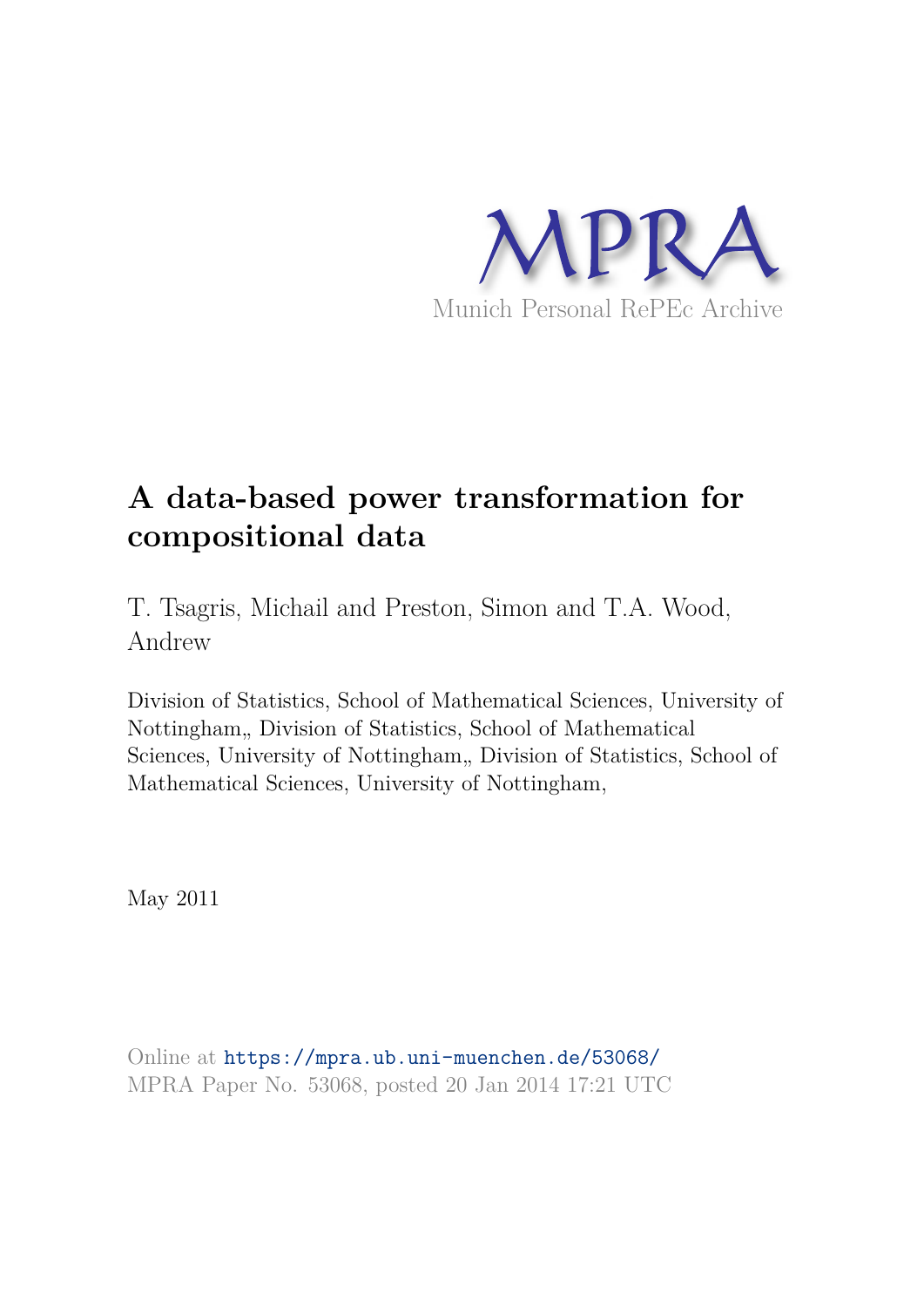

#### A data-based power transformation for compositional data

#### Michail T. Tsagris, Simon Preston and Andrew T.A. Wood

Division of Statistics, School of Mathematical Sciences, University of Nottingham, UK; pmxmt1@nottingham.ac.uk

### 1 Introduction

A compositional data vector is a special type of multivariate observation in which the elements of the vector are non-negative and sum to a constant, usually taken to be unity. Data of this type arise in many fields including geology, archaeology, biology and economics. In mathematical terms, the relevant sample space is the standard simplex, defined by

$$
S^{d} = \left\{ (x_1, ..., x_D) | x_i \ge 0, \sum_{i=1}^{D} x_i = 1 \right\} \text{ where } d = D - 1.
$$
 (1)

The following two approaches have been widely used for compositional data analysis. The first is to neglect the compositional constraint and apply standard multivariate data analysis techniques to the raw data, an approach we will call raw data analysis (RDA). For discussion and examples of RDA see for example Baxter (1995, 2001); Baxter et al. (2005); Baxter and Freestone (2006). RDA is also adopted by (Srivastava et al., 2007) in biological settings. The second approach, introduced by Aitchison (1982, 1983, 1986), is based upon transforming the data using log-ratios, an approach we will call log-ratio analysis (LRA). The motivation behind LRA is that compositional data carry only relative information about the components and hence working with logs of ratios is appropriate for analysing this information. A popular log-ratio transformation, suggested by Aitchison (1983, 1986), is the centred log-ratio transformation defined by

$$
\mathbf{y} = \{y_i\}_{i=1,\dots,D} = \left\{ \log \frac{x_i}{g(\mathbf{x})} \right\}_{i=1,\dots,D}
$$
(2)

where  $g(\mathbf{x}) = (\prod_{j=1}^D x_j)^{1/D}$  is the geometric mean of the D components of the composition. This transformation maps the standard simplex (1) onto a d-dimensional subspace of  $R^D$ , given by

$$
Q^d = \left\{ (x_1, ..., x_D) \mid \sum_{i=1}^{D} x_i = 0 \right\}
$$

The so called isometric log-ratio transformation (Egozcue et al., 2003) is then given by  $z = Hy$ , where **H** is a  $d \times D$  orthonormal matrix whose rows are orthogonal to  $\mathbf{1}_D$ , the D-vector of ones. A standard choice of H is the Helmert sub-matrix obtained by removing the first row from the Helmert matrix (Lancaster, 1965).

Over the years there has been a debate over whether it is preferable to use RDA or LRA (Barcelo et al., 1996; Aitchison, 1999; Aitchison et al., 2000; Beardah et al., 2003; Sharp, 2006). In this paper we take the view that the choice between RDA, LRA and other possibilities should depend at least in part on the data, and should not be purely a matter of a priori considerations. For this purpose we consider a framework in which RDA and LRA relate to two special cases of a one-parameter family of transformations of the simplex (1). The idea is that we should explore this family of transformations when deciding which approach to use for a given compositional dataset because, for different datasets, different transformations may be preferable. For a more extensive discussion of this framework we refer to Tsagris et al. (2011).

The outline of this paper is as follows. Section 2 contains a short and informal comparison of RDA and LRA, while in section 3 we see the contrasting results of applying RDA and LRA to some examples involving real and artificial data. In section 4, we describe this family of power transformations, discuss its relationship with RDA and LRA and show an example of analysis based on these transformations. Finally, in section 5, we present our conclusions.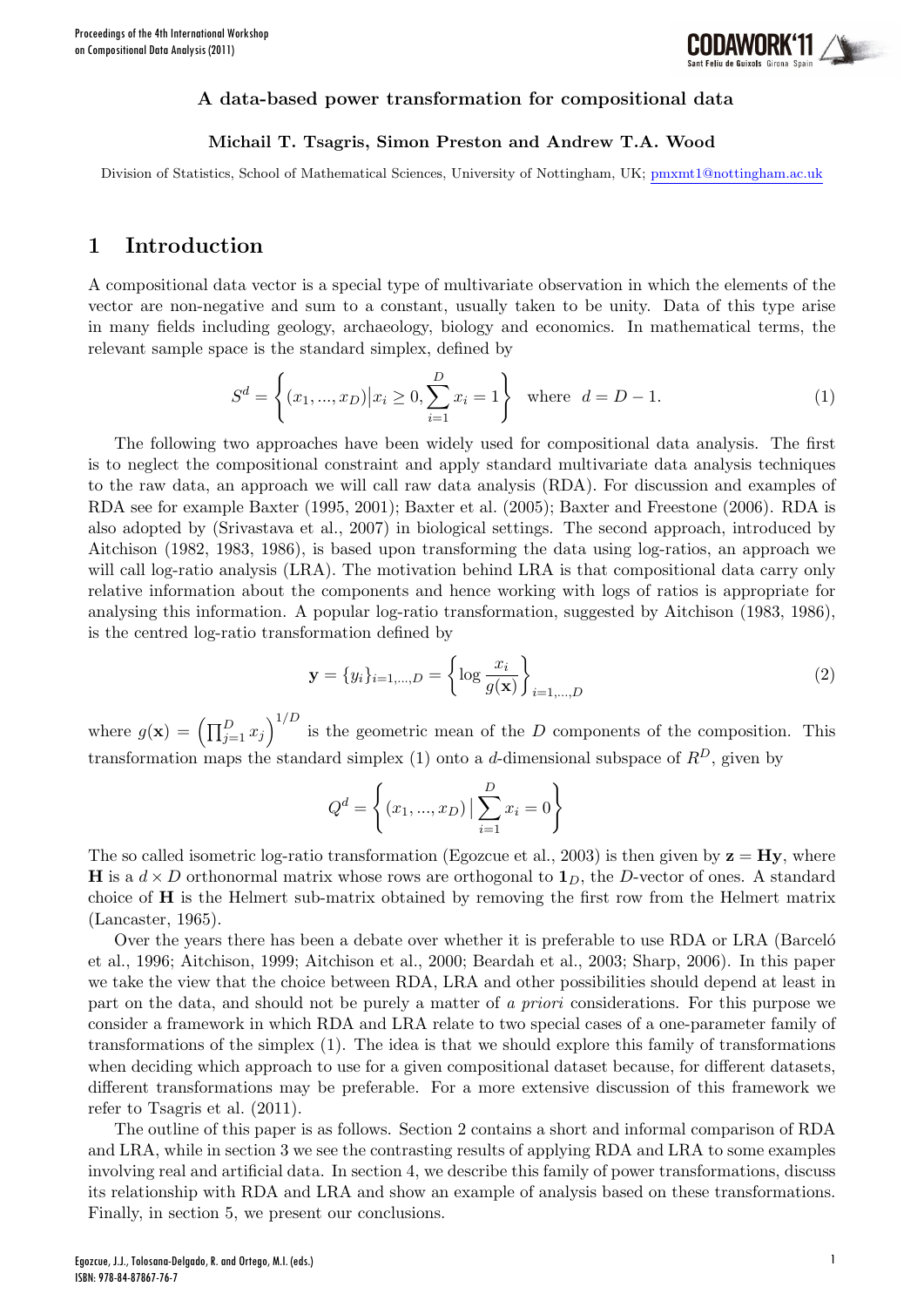

# 2 An informal comparison of RDA and LRA

### 2.1 Simplicial distance

Aitchison (1992) argues that a simplicial metric should satisfy certain properties. These properties include

- 1. Scale invariance. The requirement here is that the measure used to define the distance between two compositional data vectors should be scale invariant, in the sense that it makes no difference whether, for example, the compositions are represented by proportions or percentages.
- 2. Subcompositional dominance. To explain this we consider two compositional data vectors, and select subvectors from each consisting of the same components. Then subcompositional dominance means that the distance between the subvectors is always less than or equal to the distance between the original compositional vectors.
- 3. Perturbation invariance. The perturbation of one compositional data vector by another is defined by  $(6)$  below. The requirement here is that the distance between compositional vectors **x** and w should be the same as distance between  $\mathbf{x} \oplus_0 \mathbf{p}$  and  $\mathbf{w} \oplus_0 \mathbf{p}$ , where the operator  $\oplus_0$  is defined in (6) and p is any vector with positive components.

RDA amounts to using the Euclidean distance as a metric in the simplex. In RDA the distance between two vectors **x** and **w**  $\in S^d$  is

$$
\Delta_{RDA}(\mathbf{x}, \mathbf{w}) = \left[ \sum_{i=1}^{D} (x_i - w_i)^2 \right]^{1/2}.
$$
\n(3)

In LRA the relevant metric is the Euclidean distance applied to the log-ratio transformed data (Aitchison, 1983, 1986). In mathematical terms the expression is:

$$
\Delta_{LRA}(\mathbf{x}, \mathbf{w}) = \left[ \sum_{i=1}^{D} \left( \log \frac{x_i}{g(\mathbf{x})} - \log \frac{w_i}{g(\mathbf{w})} \right)^2 \right]^{1/2}.
$$
\n(4)

Aitchison (1986) has shown that  $\Delta_{LRA}$  satisfies the three properties above. It is straightforward to see that, in contrast to  $\Delta_{LRA}$ ,  $\Delta_{RDA}$  does not satisfy any of these properties (although  $\Delta_{RDA}$  is equivariant with respect to a scale change, in an obvious sense). On this basis, Aitchison argued that the metric  $\Delta_{LRA}$  is preferable to  $\Delta_{RDA}$ . However, although at first glance properties 1-3 seem to be reasonable requirements, there will sometimes be a price to be paid for using  $\Delta_{LRA}$ . In particular, this choice and similarly the choice of  $\Delta_{RDA}$ , ties us to a specific geometry on the simplex which may or may not be appropriate for a given dataset. Our thinking here is that, ideally, one should work with a geometry on the simplex in which the structure of the data is "as nice as possible". In the data examples considered in section 3, niceness means linear structure and a measure of central tendency which lies in the main body of the sample, though of course different definitions of niceness could be adopted. The main point, however, is that one does not know in advance what the most appropriate geometry on the simplex is, because it will depend on the data.

### 2.2 Measures of central tendency and simplicial addition

The two approaches lead to different definitions of measures of central tendency. The means specified in (5) and (7) below are Fréchet means with respect to  $\Delta_{RDA}$  and  $\Delta_{LRA}$ , respectively. The Fréchet mean on a metric space ( $M$ , dist), with the distance between  $p, q \in M$  given by dist  $(p, q)$ , is defined by  $\operatorname{argmin}_h E_X \left[ \operatorname{dist}(\mathbf{X}, h)^2 \right]$  and  $\operatorname{argmin}_h \sum_{i=1}^n \operatorname{dist} (x_i, h)^2$  in the population and finite sample cases, respectively. In the geometry determined by RDA, we define the simplicial analogue of addition, denoted by  $\oplus_1$ , as vector addition followed by rescaling to fix the sum of components to be 1.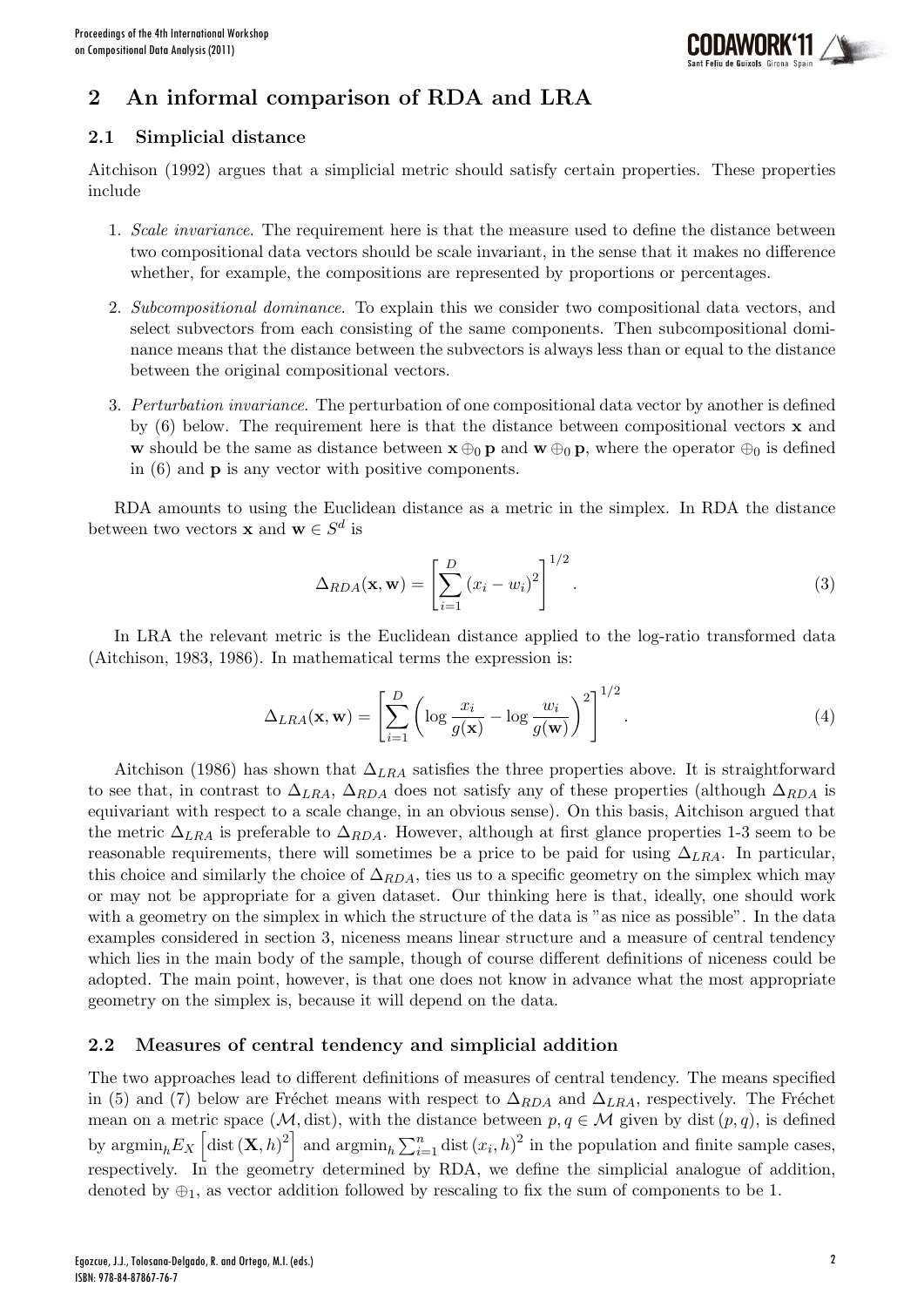

$$
\mathbf{x} \oplus_1 \mathbf{w} = \mathcal{C} \left\{ \left\{ x_i + w_i \right\}_{i=1,\dots,D} \right\}
$$

where C is the closure operation  $C(\mathbf{x}) = \mathbf{x}/(x_1 + ... + x_D)$ . The mean in this case is defined as the simple arithmetic mean of the components:

$$
\mu_{(1)} = \left\{ \frac{1}{n} \sum_{j=1}^{n} x_{ij} \right\}_{i=1,\dots,D} .
$$
 (5)

In the geometry defined by LRA, the analogue of addition of two compositional vectors  $\bf{x}$  and w, known as perturbation of x and w which we denote by  $x \oplus_0 w$ , is given by the component-wise product followed by the closure operation:

$$
\mathbf{x} \oplus_0 \mathbf{w} = C \left\{ \left\{ x_i w_i \right\}_{i=1,\dots,D} \right\}.
$$
 (6)

In the LRA case, the Fréchet mean is given by the vector consisting of the sample geometric mean of each component followed by the closure operation (Aitchison, 1989):

$$
\mu_{(0)} = C \left\{ \left\{ \prod_{j=1}^{n} x_{ij}^{1/n} \right\}_{i=1,\dots,D} \right\}.
$$
\n(7)

#### 2.3 Further discussion

LRA works very well when the data follow the logistic normal distribution; see for instance Hongite, Kongite and Boxite data analysed by Aitchison (1986). However it is not necessarily clear whether for data with different distributions that the LRA is still the best approach. Baxter and Freestone (2006) performed principal component analysis on both simulated and real data. The conclusion they reached was, in the examples considered, the RDA produced more archaeologically interpretable results than LRA. In a previous paper Beardah et al. (2003) mention that the use of PCA on standardized data may be regarded as incorrect by proponents of LRA but did recover interpretable structure whereas the use of the log-ratio transformation failed to detect it. The standardization of the data after the centred log-ratio transformation worked well but the produced results are similar to the standardized data analysis for the most part.

RDA has another potential advantage: in contrast to the LRA mean in (7), the RDA mean (5) is well-defined even when the data have some components equal to zero.

A general transformation applied to compositional data is the Box-Cox transformation applied to ratios of components

$$
\mathbf{v} = \{v_i\}_{i=1,\dots,D} = \left\{ \frac{\left(\frac{x_i}{x_D}\right)^{\lambda} - 1}{\lambda} \right\}_{i=1,\dots,D}.
$$
 (8)

The  $x_D$  stands for the last component but with relabelling any component can play the role of the common divisor. As  $\lambda \to 0$ , the above expression tends to the "additive log-ratio transformation" which was defined by Aitchison (1986) as an alternative transformation to the centred log-ratio transformation in (2)

$$
\mathbf{v} = \{v_i\}_{i=1,\dots,D} = \left\{ \log \frac{x_i}{x_D} \right\}_{i=1,\dots,D}.
$$
\n(9)

In Barcelo<sup> $\acute{e}$ </sup> et al. (1996) the Box-Cox transformation defined in (8) is examined and the conclusion was that some samples cannot be adequately modelled using the additive log-ratio transformation defined in (9), in the sense that the value of  $\lambda$  should not be restricted to zero.

Recently Sharp (2006) suggested the graph median a measure of central tendency alternative to the geometric or the arithmetic mean. His purpose was the proposal of a suitable alternative to the closed geometric mean when the latter fails in the sense that it does not lie within the body of the data.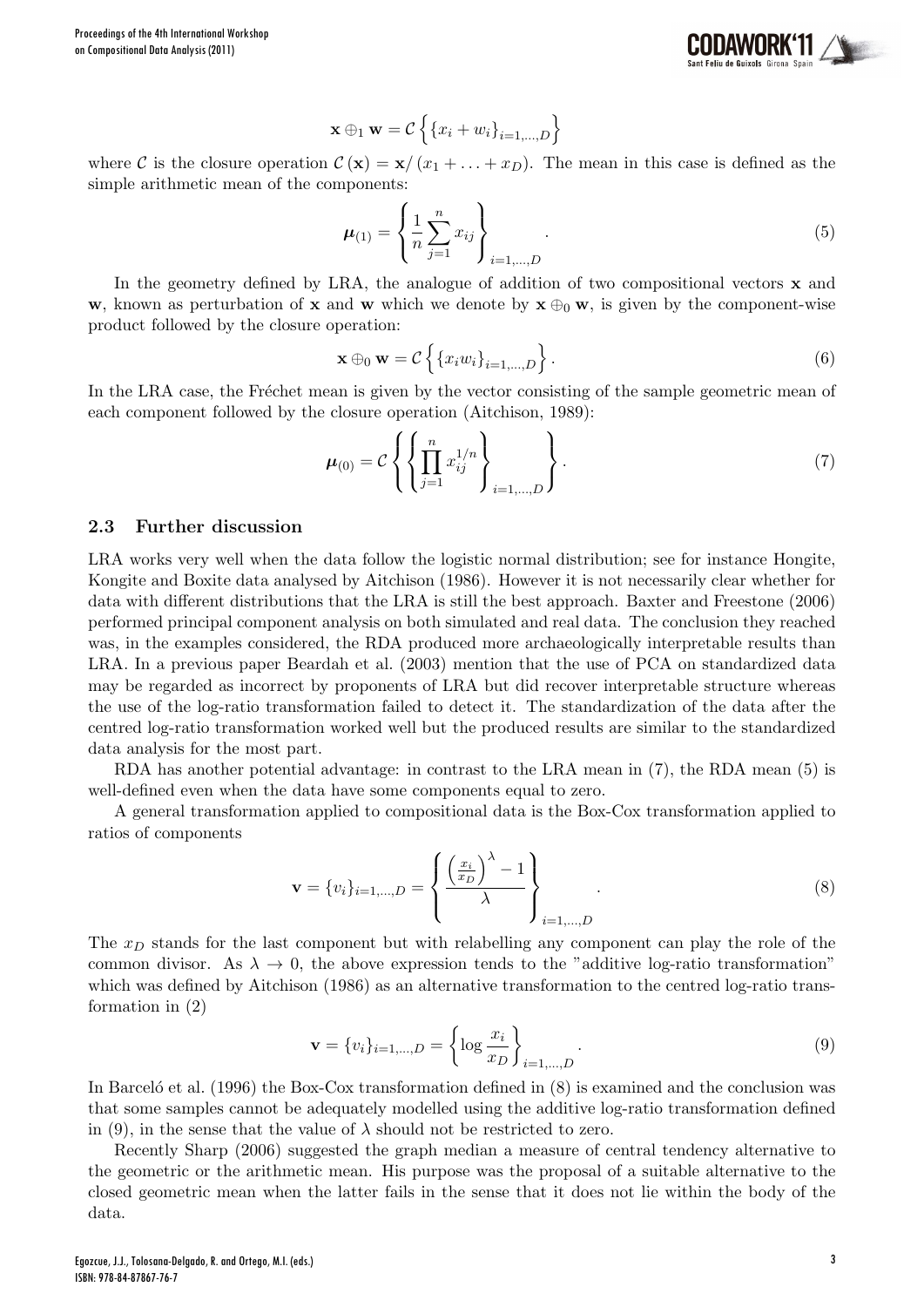

### 3 Some examples

We now present some examples with real and artificial data. In the first example the use of LRA is to be preferred whereas RDA seems to work better in the second example.

### 3.1 Example 1: Hongite data

We created a subcomposition taking the first 3 components of Hongite data Aitchison (1986) and plotted it in Figure 1. The closed geometric mean in (7) clearly lies within the body of the data, whereas the arithmetic mean in (5) has failed in this example as it lies outside the body. The assumption of logistic normality based upon the battery of tests suggested by Aitchison (1986) is not rejected for this composition.



Figure 1: Ternary diagram of a subcomposition of the Hongite data. The closed geometric mean (7) and the arithmetic mean (5) are presented.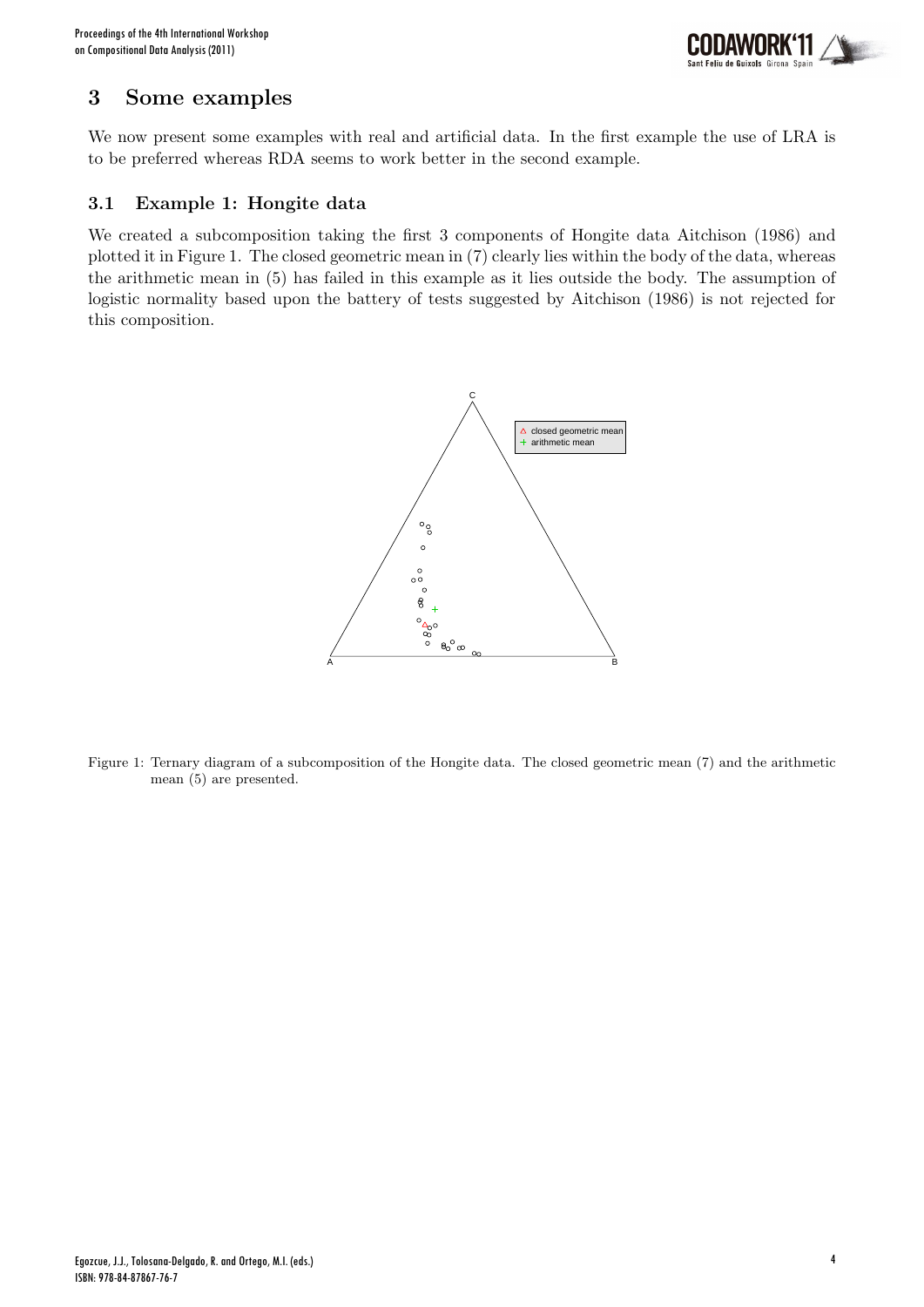

#### 3.2 Example 2: Artificial data

Here, we created a dataset in which is concentrated on a straight line when plotted in a ternary diagram; see Figure 2. In this case, the data do not follow the logistic normal distribution based upon the battery of tests suggested by Aitchison (1986). The arithmetic mean (5) is a good measure of central tendency, whereas the closed geometric mean (7) has failed because it lies off the line around which the data are concentrated.



Figure 2: Ternary diagram of artificial data showing an example where the geometric mean appears to be an unsuitable measure of central tendency.

Our conclusions from the examples considered above are that in the first case, the approach based on LRA and the closed geometric mean seems more appropriate, while in the second case RDA and the arithmetic mean seems better. In general, the question of interest is to decide whether to use LRA, RDA or perhaps another possibility. We believe that this decision should depend on the nature of the data at hand.

#### 4 A family of power transformations on the simplex

We now consider a Box-Cox type transformation in terms of which the RDA and LRA can be considered as special cases. Consider the power transformation introduced by Aitchison (1986)

$$
\mathbf{u} = \{u_i\}_{i=1,\dots,D} = \left\{\frac{x_i^{\alpha}}{\sum_{j=1}^D x_j^{\alpha}}\right\}_{i=1,\dots,D},\tag{10}
$$

and in terms of this define:

$$
\mathbf{z} = \frac{1}{\alpha} \left( D\mathbf{u} - \mathbf{1} \right) \mathbf{H}^T, \tag{11}
$$

where we take H to be the  $d \times D$  Helmert sub-matrix mentioned in the Introduction. Note that the  $\alpha$ -transformed vector **u** in (10) remains in the simplex  $S^d$ , whereas **z** is mapped onto a subset of  $R^d$ . Note that (11) is simply a linear transformation of (10). Moreover as  $\alpha \to 0$ , (11) converges to the isometric log-ratio transformation. For a given  $\alpha$  we can define a simplicial distance:

$$
\Delta_{\alpha}(\mathbf{x}, \mathbf{w}) = \frac{D}{\alpha} \left[ \sum_{i=1}^{D} \left( \frac{x_i^{\alpha}}{\sum_{j=1}^{D} x_j^{\alpha}} - \frac{w_i^{\alpha}}{\sum_{j=1}^{D} w_j^{\alpha}} \right)^2 \right]^{1/2}.
$$
\n(12)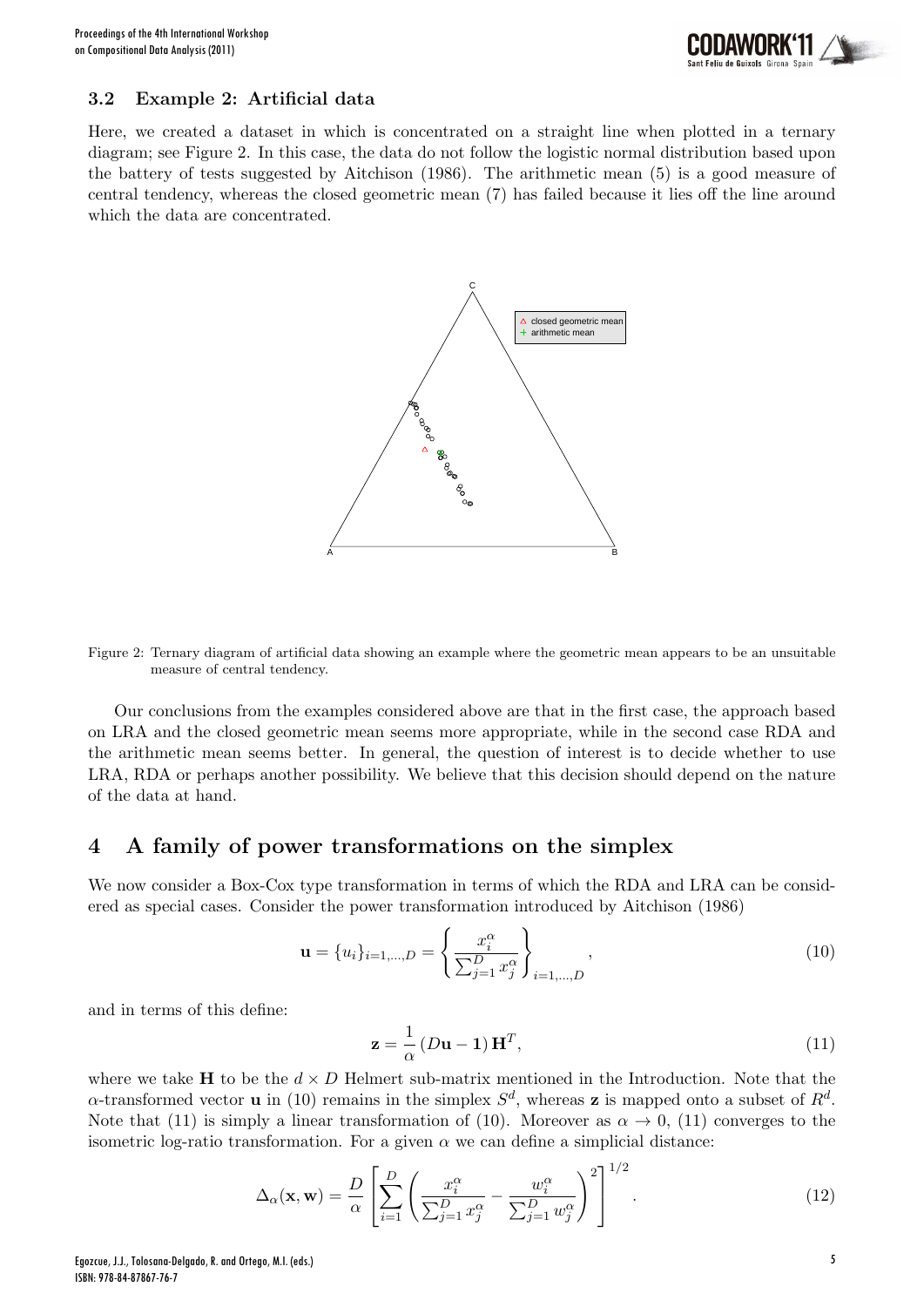

Associated with this one-parameter family of distances is the family of Fréchet means

$$
\mu_{(\alpha)} = C \left\{ \left\{ \left( \frac{1}{n} \sum_{j=1}^{n} \frac{x_{ij}^{\alpha}}{\sum_{k=1}^{D} x_{kj}^{\alpha}} \right)^{1/\alpha} \right\}_{i=1,\dots,D} \right\}.
$$
\n(13)

This agrees with (5) when  $\alpha = 1$  and it agrees with (7) when  $\alpha = 0$ . Specifically, as  $\alpha \to 0$ , the  $\alpha$ -distance (12) and Fréchet mean (13) converge to Aitchison's distance (4) and the closed geometric mean (7), respectively. When  $\alpha = 1$ , the Fréchet mean is equal to the arithmetic mean of the components  $(5)$  and the  $\alpha$ -distance is equal to the Euclidean distance in the simplex  $(3)$  multiplied by D.

The choice of the parameter  $\alpha$  should depend on the type of analysis, we wish to perform. In discriminant analysis, for instance, the percentage of correct classification (estimated via cross-validation) could be used as a criterion to maximize with respect to the value of  $\alpha$ . Similarly in linear regression the pseudo- $R^2$  (Aitchison, 1986) could serve as a criterion.

Alternatively, if we are prepared to assume that the data follow a parametric model after an (unknown)  $\alpha$ -transformation, we could use the profile log-likelihood to choose  $\alpha$ . As in the Box-Cox transformation, the value of the parameter is selected by maximizing the profile log-likelihood of the transformed data. One possibility, which we adopted with the Arctic lake data (Aitchison, 1986) in Figure 3, was to treat the data as being from a (singular) multivariate normal after a suitable  $\alpha$ -transformation. This approach has the obvious drawback that it ignores the fact that any multivariate normal will assign positive probability outside the simplex, which may or not be of practical importance, depending on how concentrated the normal distribution is. The profile loglikelihood of  $\alpha$  applied to (11) is the same as the log-likelihood applied to (10) plus a constant equal to  $\frac{n}{2}$  log D, where n and D denote the sample size and the number of components of the composition respectively. Figure 3 shows the ternary diagram of the Arctic lake data (Aitchison, 1986). The profile log-likelihood of  $\alpha$  for this data was maximized when  $\alpha = 0.362$ . Thus the three Fréchet means for  $\alpha = 0, 0.362$  and 1 were calculated and plotted as well.



Figure 3: Ternary diagram of the Arctic lake data. The three Fréchet means are plotted.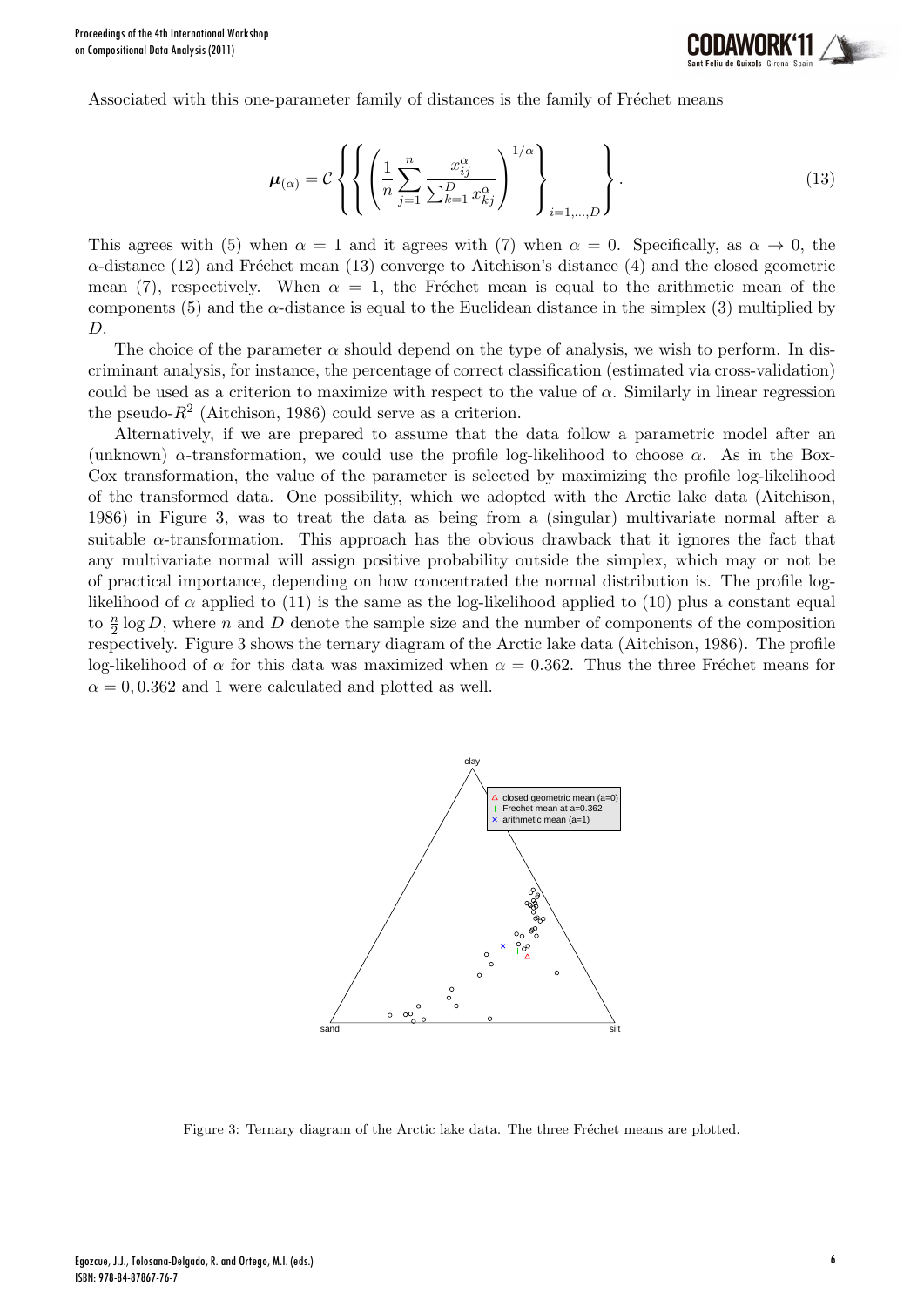

## 5 Conclusions

Two standard approaches to compositional data analysis, referred to in the paper as RDA and LRA, were discussed and compared. On the basis of simple numerical examples and further considerations we concluded that which approach, if either, is to be preferred should depend on the data under study. We then considered a framework involving a one-parameter family of Box-Cox type power transformations which includes the RDA and LRA approaches as special cases. Depending on the purposes of the analysis, we may then choose an optimal value of  $\alpha$  by optimizing a suitable criterion, and/or explore the practical implications of different choices of  $\alpha$ . This framework offers greater flexibility than simply adopting one method or another.

# Appendix

|                       | Component A | Component B  | Component C |
|-----------------------|-------------|--------------|-------------|
| A1                    | 0.4355095   | 0.3392920924 | 0.2251984   |
| A2                    | 0.4388882   | 0.2135973967 | 0.3475144   |
| A3                    | 0.4266460   | 0.0305602623 | 0.5427937   |
| A4                    | 0.4225122   | 0.4097265913 | 0.1677612   |
| A5                    | 0.4240518   | 0.3024372049 | 0.2735110   |
| A6                    | 0.4315424   | 0.3605322539 | 0.2079254   |
| A7                    | 0.4337943   | 0.2779268820 | 0.2882788   |
| A8                    | 0.4358406   | 0.0006831432 | 0.5634762   |
| A <sub>9</sub>        | 0.4300394   | 0.1057353415 | 0.4642253   |
| A10                   | 0.4279817   | 0.2512896242 | 0.3207287   |
| A11                   | 0.4310879   | 0.1469908804 | 0.4219212   |
| A12                   | 0.4206820   | 0.2268498575 | 0.3524682   |
| A13                   | 0.4396177   | 0.3852283802 | 0.1751539   |
| A14                   | 0.4265380   | 0.1160721475 | 0.4573898   |
| A15                   | 0.4371975   | 0.2550170900 | 0.3077854   |
| A16                   | 0.4244092   | 0.0314046749 | 0.5441861   |
| A17                   | 0.4320087   | 0.1992476493 | 0.3687437   |
| A18                   | 0.4394902   | 0.2748886793 | 0.2856211   |
| A19                   | 0.4283819   | 0.0134845902 | 0.5581335   |
| A20                   | 0.4319368   | 0.0743081935 | 0.4937550   |
| A21                   | 0.4232230   | 0.2074545214 | 0.3693225   |
| A22                   | 0.4309724   | 0.3602299476 | 0.2087976   |
| A23                   | 0.4272409   | 0.2970880808 | 0.2756710   |
| A24                   | 0.4359625   | 0.0453307017 | 0.5187068   |
| A25                   | 0.4267075   | 0.4053411348 | 0.1679513   |
| A26                   | 0.4396363   | 0.1278193992 | 0.4325443   |
| A27                   | 0.4355290   | 0.0837220492 | 0.4807489   |
| A28                   | 0.4226007   | 0.0204375902 | 0.5569617   |
| A29                   | 0.4366681   | 0.2144233973 | 0.3489085   |
| A30                   | 0.4242957   | 0.3395783944 | 0.2361259   |
| Closed geometric mean | 0.4778500   | 0.1432412430 | 0.3789087   |
| Arithmetic mean       | 0.4306997   | 0.2038899384 | 0.3654103   |

Table 1: Artificial data used in example 2